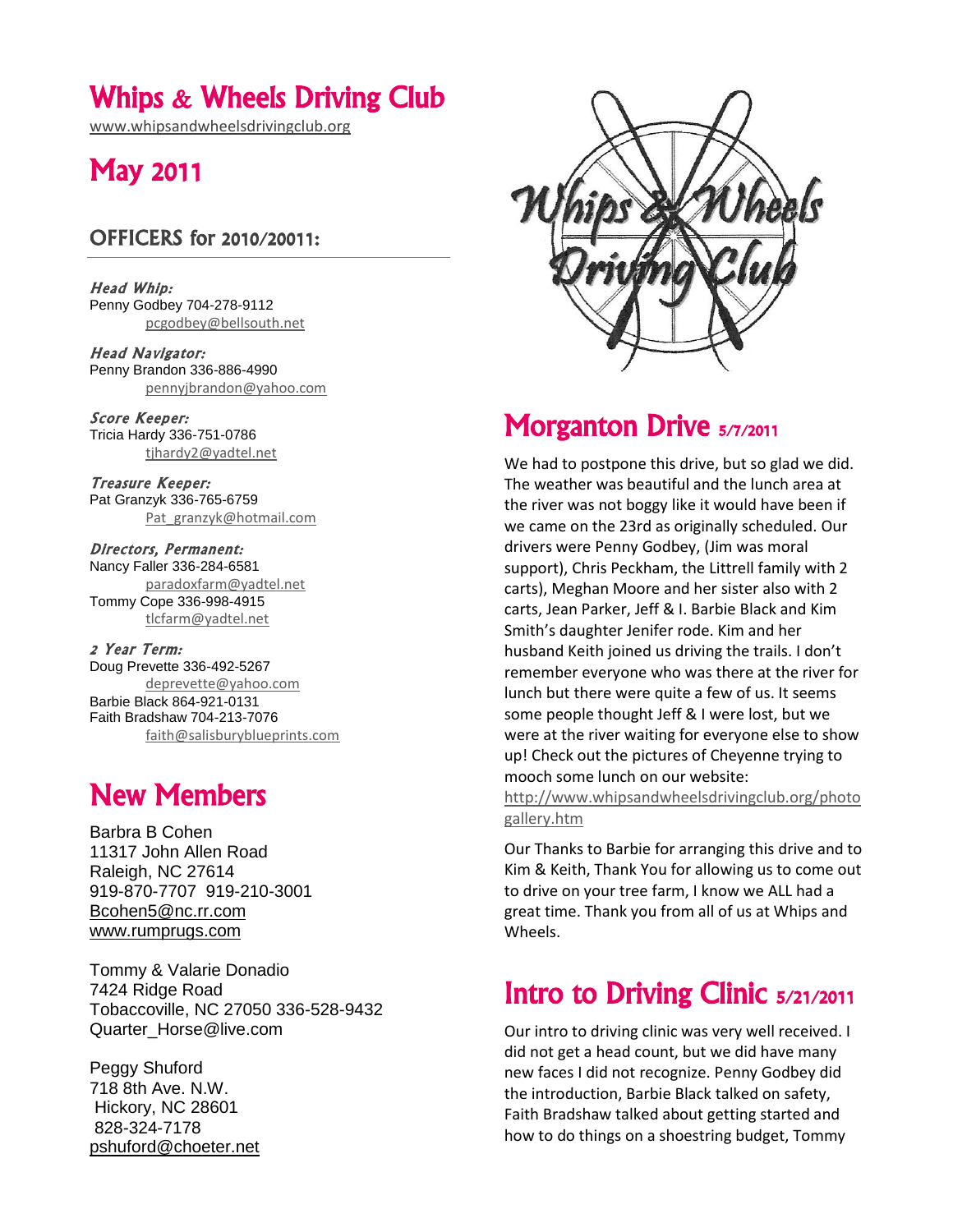Cope talked about the various kinds of equipment and Nancy Faller showed us how to "put to" a cart and a marathon vehicle. After lunch, people had a chance to drive pairs, (percherons or mini donkeys) a mini, a single horse and single pony. We had great weather and a great crowd. Thank you Tommy & Karen for the use of your farm and to all our speakers, who did a great job.

## Oh, What Fun!

I don't know when I've had more fun! I hate it for you, but if you didn't come last weekend down to Tommy Cope's place, you missed a big time. We had a pretty good turnout, but I'm afraid some of you might have stayed away because we called it a "Beginners' Clinic." What it turned out to be was a morning with a whole lot of good information, and an afternoon pony swap.

We started a little late because Barbie Black was slated for the opening part: a few pointers on safety. It turns out one of her students had been involved in an accident. We shouldn't require a serious event to keep our minds on safety around horses, and Barbie had a lot of common sense things to share. As a club, we're going to put more emphasis on safety in the future, because it's so much easier to avoid an accident than it is to recover from one.

Faith Bradshaw then gave us some interesting ideas about carriage driving on a budget. One of the biggest mistakes to be made is buying equipment before knowing what you want to do with it. It's important to have the right kind of equipment for what you want to do, have it fit your horse, and have a horse to fit you: As the saying goes, "Green and Green make Black and Blue."

Next in the order of events was Tommy Cope talking about harness. First, he put a neck collar harness on a nice little grey pony. Many of us only drive with a breast collar, so it was interesting to see how to fit a different kind. Then he let Polly's pony, Charm, model her marathon harness, with quick release tugs and various adapters for the traces. Having Charm already dressed for success, Nancy Faller demonstrated putting-to with both a marathon carriage and a Meadowbrook cart. There was quite a bit of discussion about various kinds of

carts, and the importance of fitting the cart to the horse.

After the break for lunch, the fun really began. A group of us went with Faith to help her harness her team of Percheron draft mares. Ellie and Crescent are very well trained and know their job. Also being harnessed were Penny Godbey's mini, Calvin, Meghann Moore's team of miniature donkeys, Trisha Hardy's Friesian sport horse, Precious, and Polly's Charm. Tommy also hitched up Hannah, Nancy Faller's welch pony cross that he's been training. Then all of the drivers assembled in Tommy's paddock, safety helmets were conscientiously donned, and the swapping began! Faith, having driven Ellie and Crescent for years, got her first experience driving Calvin. Many of us had never driven a team, and that team of miniature donkeys was as cute as anything I've ever seen. Precious floats along with a lovely Friesian trot, Calvin is hot as a pistol, and Charm bends like, well, a charm! It was so much fun driving everyone else's horses and ponies.

Even though it was officially called a beginners' clinic, many of the experienced drivers got to try something new, refresh on some safety rules that everyone should know, and enjoy a beautiful day driving a Tommy's. I can't wait for the June event, when we meet again at Paradox. I know I'll have a better appreciation for everyone else's horses, harness, and carriages. And remember: safety first, last and always.

Get Well Wishes go out to Carol Ann Burns in Laurens SC. For those of us who know her: Friday afternoon May 20<sup>th</sup>, Jasper (a large paint draft who does not ever do more than he has to, without being "pushed") ran away with her after another horse spooked and took off. Her carriage overturned and she was thrown out breaking her already bad hip and wrist. She is will undergo surgery at Greenville memorial for specialized bone care, Sunday morning May 22. We hope you have a quick recovery Carol Ann. Jasper is sore but ok but I understand the carriage had some damage; the other pony & driver are OK.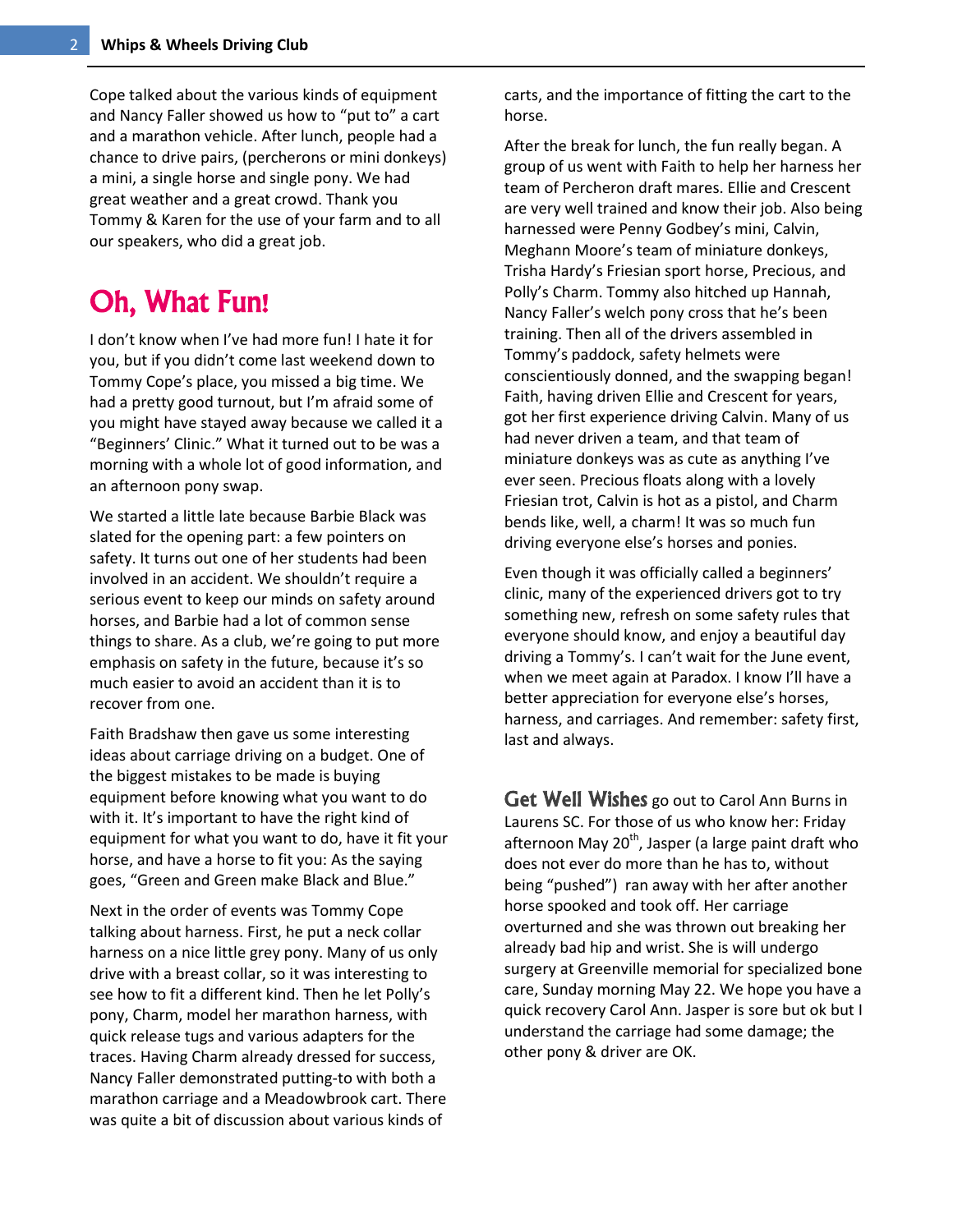#### BOD Meeting May 9, 2011

Penny G called the meeting to order 6:30pm with Barbie black, Pat Granzyk, Nancy Faller, Penny Godbey, Penny Brandon, Tommy Cope, Faith Bradshaw and Tricia Hardy in attendance.

As of 5/1/2011, the treasury had a balance of \$1795.97. Pat received a membership and paid out for our Web hosting, BOD snacks and the fee for the Tanglewood shelter. Pat also handed out her most recent membership list.

Pictures from the Morganton drive are up on Face Book.

New Business: We discussed who would be handling what at our upcoming "Intro to Driving Clinic" May  $21<sup>st</sup>$ . Tommy has handouts we talked about who was going to bring horses. Pat Granzyk and Penny B will handle sign in; Penny G will handle the intro. Barbie is going to handle SAFETY, Faith will talk about the financial aspects of driving and the things you can do, i.e. pleasure, CDE, showing etc. Tommy will talk about equipment and Nancy will show how to "Put to". We will break for lunch, and then have horses available for people to try driving WITH an experienced driver.

Nancy needs volunteers for the continuous Drive June  $12^{th}$ , I need to post the request.

June 9<sup>th</sup> Tommy reserved the #2 shelter at Tanglewood from 4:30-11:00pm for our Club picnic in lieu of the Luau we have been doing. The shelter is before you get to the barn on the left. It will cost \$2.00 to enter Tanglewood. The club will supply Charcoal for the BBQ and the hamburgers. (Tommy, Penny B and Jim Godbey will cook. Everyone else needs to bring a dish). We would like to hold a silent auction, so please bring an item to be donated for the auction. We will hold a 50/50

August, Penny is still waiting to hear if the Woodleaf community center is still available. Faith suggested we use the room at Salisbury Blueprints where she works and Nancy will check into the Jerusalem fire Department which as a room and a kitchen. Penny has talked to a few people to be our speakers. We will start at 10:00, more info when we have a place to hold this event.

We discussed the Arc for our Sept event and how far away it is and the price of fuel I will try to talk to Valerie at Latta Plantation again and get with

Marilyn & Barbie to try to map out a trail at Hamby Creek. Pat suggested Leyland Farm.

Off topic Faith talked about the upcoming Balloon Rally they hold in Statesville in Oct, and how much fun she had last year. She will keep us informed.

Penny G wants to stress SAFETY and we talked about making up a sheet with the most important safety issues as a handout to all members so that we would have something in writing that we can use to back up any conversations we might need to have when we see something we think is unsafe at an event.

Faith also asked me to post she needs help with her Indian weddings and will send me a list of dates to request volunteers. She supplies the transportation and lunch.

The meeting adjourned 7:56pm

#### From the CD-L

Thanks to many who "vetted" the beta versions, we are ready to distribute these short introductory guides to combined Driving Marathons, and to Pleasure shows.

These are written to help new drivers, club members, volunteers, and horse owners participate happily in competitions. Our goal is to have more people compete successfully, which will encourage organizers to organize more activities, and that in turn will provide more places for us all to have fun driving and will help the ADS grow. YOUR FIRST Marathon –

all the important information you need to complete a CD Marathon – planning, rules, timing, equipment, how to have fun!

by Mary Gray and Holly Pulsifer.

32 pp. illustrated color booklet.

\$15- postage included. AND/OR

YOUR FIRST Pleasure Driving Show – procedures, classes, the salute, packing list, enjoying yourself! By Susan Koso and Holly Pulsifer.

32 pp. illustrated b & w booklet.

\$10 – postage included.

order from

Holly Pulsifer -

11 Waldingfield Rd -

Ipswich, MA 01938 -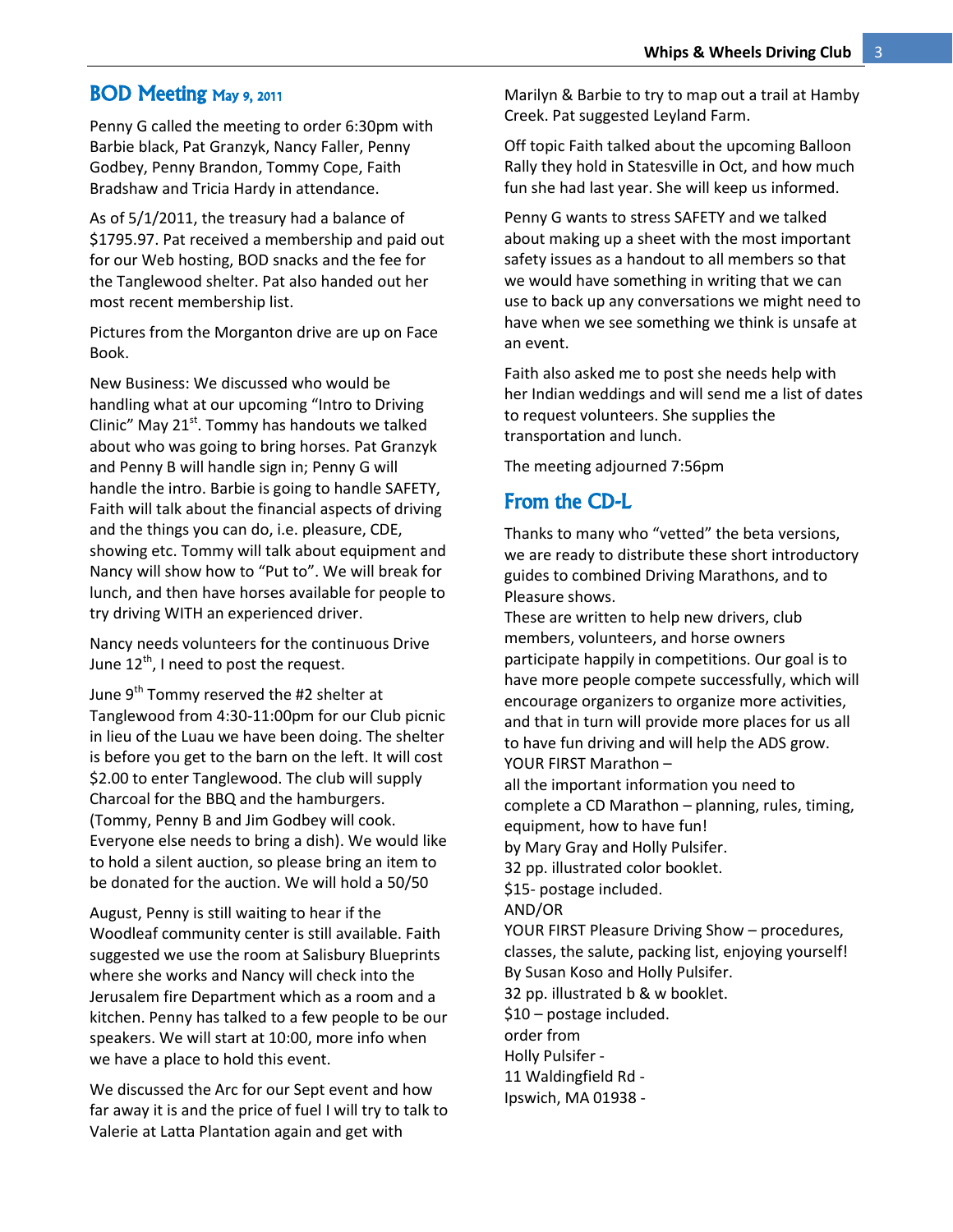#### Schedule for 2011:

\*Regardless of the event riders, visitors and spectators are ALWAYS welcome. Please come and check us out! \*

*June 12th* Possible Continuous Drive @ Paradox **Paradox Farm, Nancy Faller** Mocksville NC 27028 336-284-6581

**From I-85** take Jake Alexander Blvd exit, go left stay on Jake Alexander Blvd until it T's with Hwy 601, go left stay on 601. About 12 miles you will see signs to Paradox Farm. The farm is on the left, trailer entry will be at the bottom of the hill.

**From I-40** take the Farmington Road exit, left over ramp to end, go right on Hwy 158, through Mocksville about 4 miles south you will come to the intersection of 801 & 601. Go straight about 2 miles. The farm will be on your right, go past the farm to the bottom of the hill. Signs will be there for the trailer entrance on the right.

*July 9th* Picnic @ Tanglewood.

*August ???* Speakers using the Woodleaf Community center if it is still available,

*September ???* The Arc in Monroe? Penny G to check into

*October 22nd* Halloween at Paradox **Paradox Farm, Nancy Faller** Mocksville NC 27028 336-284- 6581

**From I-85** take Jake Alexander Blvd exit, go left stay on Jake Alexander Blvd until it T's with Hwy 601, go left stay on 601. About 12 miles you will see signs to Paradox Farm. The farm is on the left, trailer entry will be at the bottom of the hill.

**From I-40** take the Farmington Road exit, left over ramp to end, go right on Hwy 158, through Mocksville about 4 miles south you will come to the intersection of 801 & 601. Go straight about 2 miles. The farm will be on your right, go past the farm to the bottom of the hill. Signs will be there for the trailer entrance on the right.

*November 19th* Turkey Trot at **T.L.C. Farm,** 

**Tommy & Karen Cope** 331 Feedmill Road Advance, NC 27006 336-998-4915

**From I-40 & Hwy 158** take 801 south (approx 5 miles) to Advance, turn right on Feedmill Road. The farm is at the end of the road.

**From Hwy 64** take 801 north (approx 6 miles) to Advance turn left on to Feedmill Road. The farm is at the end of the road.

*December 4th* Christmas party @ Tuckers **From I-40 & Hwy 158** take 801 south (approx 5 miles) to Advance. Tucker's is on the left **From Hwy 64** take 801 north (approx 6 miles) to Advance. Tucker's is on the right.

*\*BYOL= Bring Your Own Lunch!*

### *Classifieds:*

11/05 Brand new, never been used cob size black nylon driving harness. Comes complete with everything in a carrying case. Asking \$100 or will trade for pony size harness. Thank you.

Email or call 336-874-7310. Earth Child

11/05 Hello Whips and Wheels fellow members, I have decided to see if there is any interest in the following pony carriages since we only have 15+hand horses. Some of these are not everyday drivers, but I don't know what members in the club may be looking for so I figured I would pass these on.

E-mail Larry for pics he included way to many for me to include. Larry DuPont |dup1@yadtel.net. I know the

carriages are DUSTY, but they do clean up to a brilliant shine. I tried to buff a little area on each pic to show the finish under neath.

Luckily the interiors and upholstery is not dusty since its been covered in plastic for years.

The king george pony phaeton has the original seat, I just had a green one made up for display.

The French and Co Tp seat break has three or four cross bars or trees on a stand as well as the center pole.

Im thinking based on some numbers Bob Cook gave me last year that the Green Top Break wagon would fetch about \$19000 in todays market.

The King George is a rare piece I am told in pony size so in current condition about \$15000 ?

THere is a little red and black surry for ponies in good shape----\$2000?

Also I have a little Jerred sulky runabout that I had a local shop powder coat the wheels yellow and a place in OH installed hard rubber. I never got further in the restoration.

Let me know if any of this makes sense. I have a box full of lanterns too and no reasonable offers will be refused. All items can be seen near I-40 and Route 801 Advance, NC.

Thanks, Larry